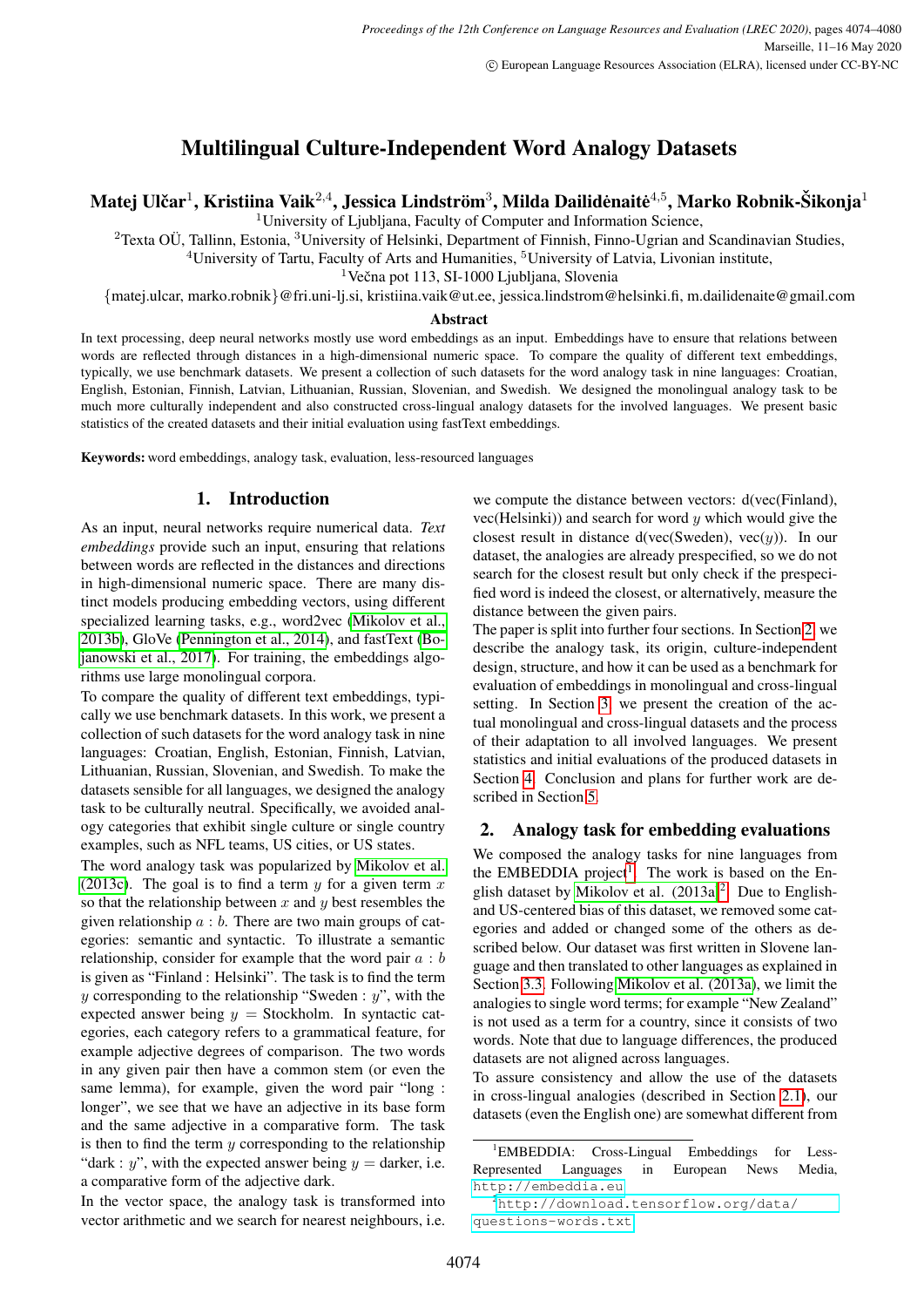the one by [Mikolov et al. \(2013a\)](#page-5-4). We removed or edited some categories and added new ones to avoid or limit English-centric bias in the following way.

- We merged two categories dealing with countries and their capitals ("common capital cities" and "all capital cities") into one category.
- We changed "city in US state" category to "city in country" and used mostly European countries with a better chance to appear in the corpora of respective languages.
- We removed the category "currency", as only a handful of currencies are nowadays present in news and text corpora with sufficient frequency.
- We added two new semantic categories, "animals" and "city with river" described below.
- We added a syntactic category comparing noun case relationships.

The resulting analogy tasks are composed of 15 categories: 5 semantic and 10 syntactic/morphological. The categories contained in our datasets are the following:

- capitals and countries, capital cities in relation to countries, e.g., Paris : France,
- family, a male family member in relation to an equivalent female member, e.g., brother : sister,
- city in country, a non-capital city in relation to the country of that city, e.g., Frankfurt : Germany,
- animals, species/subspecies in relation to their genus/familia, following colloquial terminology and relations, not scientific, e.g., salmon : fish,
- city with river, a city in relation to the river flowing through it, e.g., London : Thames,
- adjective to adverb, an adverb in relation to the adjective it is formed from, e.g., quiet : quietly,
- opposite adjective, the morphologically derived opposite adjective in relation to the base form, e.g., just : unjust, or honest : dishonest,
- comparative adjective, the comparative form of adjective in relation to the base form, e.g., long : longer,
- superlative adjective, the superlative form of adjective in relation to the base form, e.g., long : longest,
- verb to verbal noun, noun formed from verb in infinitive form, e.g., to sit : sitting; in Estonian and Finnish da infinitive and first infinitive forms are used respectively; in Swedish present participle that functions as noun is used in place of verbal noun,
- country to nationality of its inhabitants, e.g., Albania : Albanians,
- singular to plural, singular form of a noun in relation to the plural form of the noun, e.g., computer : computers; indefinite singular and definite plural are used in Swedish,
- genitive to dative, a genitive noun case in relation to the dative noun case in respective languages, e.g. in Slovene ceste : cesti: singular is used for all words, except "human" (or equivalent in other languages), which appears in both singular and plural; in Finnish and Estonian, dative has been replaced with the allative case; the category is not applicable to Swedish and English,
- present to past, 3rd person singular verb in present tense in relation to 3rd person singular verb in past tense, e.g., goes : went; in Slovene, Croatian, and Russian the masculine gender past tense is used, in other languages the "simple" past tense/preterite is used,
- present to other tense, 3rd person singular verb in present tense in relation to the 3rd person singular verb in various tenses, e.g., goes : gone; the other tense in Slovene, Croatian, and Russian is feminine gender past tense; in Finnish, Estonian, and English it is present/past perfect participle; in Swedish it is supine; in Latvian and Lithuanian it is future tense.

#### <span id="page-1-1"></span>2.1. Cross-lingual analogies

Cross-lingual word embeddings have two or more languages in the same semantic vector space. Cross-lingual word analogy task has been proposed by Brychcín et al. [\(2019\)](#page-5-5) as an intrinsic evaluation of cross-lingual embeddings. Following their work, we compose cross-lingual analogy datasets, so that one pair of related words is in one language and the other pair from the same category is in another language. For example, given the relationship in English father : mother, the task is to find the term  $y$  corresponding to the relationship brat (brother) :  $y$  in Slovene. The expected answer being  $y = \text{sestra}$  (sister). We limited the cross-lingual analogies to the categories that all our languages have in common, i.e. we excluded the last three syntactic categories: genitive to dative, present to past, and present to other tense.

#### 3. Creation of datasets

<span id="page-1-0"></span>Once the relations forming the analogies were prepared, we used them to form the actual monolingual and cross-lingual datasets. The process consisted of three steps. In Sections [3.1](#page-1-2) and [3.2,](#page-2-2) we describe the creation of monolingual and cross-lingual datasets from the relations, and in Section [3.3,](#page-2-1) we explain the translation procedure which lead to creation of datasets in all involved languages.

#### <span id="page-1-2"></span>3.1. Compiling monolingual dataset

The actual construction of the analogy dataset started by forming baseline relations for each category. First, we manually wrote the relations one per line, where each relation consists of two words. In the family category, an example of such a relation is "father, mother". Next we combined all relations in each category with one another and wrote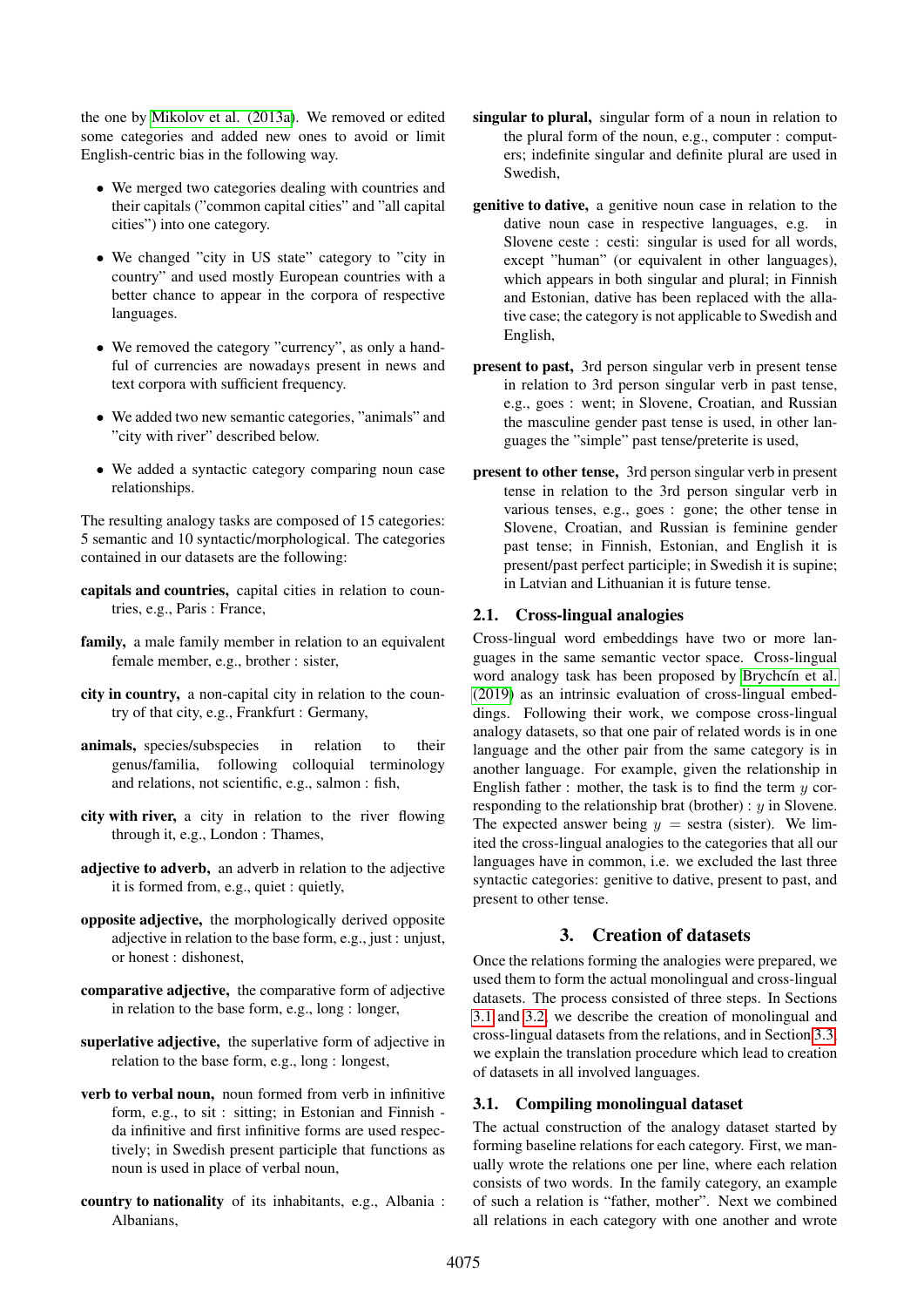them in pairs, e.g., "father, mother, brother, sister" If a pair of relations share a common word, such a pair is excluded from the database. An example of forming relation pairs is shown in Table [1.](#page-2-3)

| Relations       |        |       |             |
|-----------------|--------|-------|-------------|
| Vienna          | Danube |       |             |
| <b>Budapest</b> | Danube |       |             |
| Cairo           | Nile   |       |             |
| Paris           | Seine  |       |             |
|                 |        |       |             |
| Formed pairs    |        |       |             |
| Vienna          | Danube | Cairo | <b>Nile</b> |
| Vienna          | Danube | Paris | Seine       |
| <b>Budapest</b> | Danube | Cairo | Nile        |
| <b>Budapest</b> | Danube | Paris | Seine       |
| 'airo           | Nile   | Paris | Seine       |

<span id="page-2-3"></span>Table 1: An excerpt from the "city with river" category, showing four relations and five relation pairs formed from them. The first two listed relations do not form a pair with each other, because they share a common word (Danube).

#### <span id="page-2-2"></span>3.2. Cross-lingual datasets

Cross-lingual analogies described in Section [2.1](#page-1-1) are compiled in a similar manner. Consider a language pair  $L_1-L_2$ . From the same one-relation-per-line files shown in the upper part of Table [1,](#page-2-3) we combine all relations in a category in such a way that one relation from language  $L_1$  and one relation from language  $L_2$  form a pair.  $L_1$  relations are on the left-hand side, and  $L_2$  relations are on the right-hand side. An example of forming cross-lingual relation pairs is shown in Table [2](#page-2-4) for English-Slovene language pair. The same rules for excluding pairs with common words apply, except that we do not consider translations of the same term as the same word, e.g., "Nile" (in English) and "Nil" (its Slovene equivalent) in the same entry are allowed, but using "Nile" twice is disallowed.

| Relations: English             |         |                   |        |  |  |  |
|--------------------------------|---------|-------------------|--------|--|--|--|
| Vienna                         | Danube  |                   |        |  |  |  |
| <b>Budapest</b>                | Danube  |                   |        |  |  |  |
|                                |         |                   |        |  |  |  |
| Relations: Slovene             |         |                   |        |  |  |  |
| Budimpešta                     | Donava  |                   |        |  |  |  |
| Kairo                          | Nil     |                   |        |  |  |  |
|                                |         |                   |        |  |  |  |
| Formed pairs (English-Slovene) |         |                   |        |  |  |  |
| Vienna                         | Danube  | <b>Budimpešta</b> | Donava |  |  |  |
| Vienna                         | Danube  | Kairo             | Ni1    |  |  |  |
| <b>Budapest</b>                | Danube: | Budimpešta        | Donava |  |  |  |
| <b>Budapest</b>                | Danube  | Kairo             | Ni1    |  |  |  |

<span id="page-2-4"></span><span id="page-2-1"></span>Table 2: An excerpt from the "city with river" category, showing two relations in English, two relations in Slovene and four relation pairs formed from them in a crosslingual English-Slovene analogy dataset.

# 3.3. Translation procedure

When the first dataset in Slovene was formed, we translated it into other languages (including English). We used various tools to help us translate Slovenian dataset to the other languages. For the geographic data, i.e. names of countries, cities and rivers, we used the titles of equivalent Wikipedia articles or data from Wikipedia lists, such as the list of capital cities. If an entity had a name consisting of more than one word in another language, it was either skipped or replaced by another entity with subjectively similar location and/or importance. The same was done in cases where we would have a relation of type " $x : x$ ", which is nonsensical. For example, in Lithuanian Algeria and its capital Algiers are both called "Alžyras". So we replaced it with "Damaskas : Sirija" (in English this would correspond to "Damascus : Syria").

For non-geographic words, we mostly used Babelnet<sup>[3](#page-2-5)</sup> and Wiktionary<sup>[4](#page-2-6)</sup> to find the translations. In the latter, we mostly relied on conjugation and declination tables of our key words. Wiktionary was also used for finding new examples for relations in syntactical categories, to replace those for which a translation was either impossible or could not be found. This was most often the case in all the categories operating with adjectives. An example of an impossible translation is the Slovene relation "drag : dražji". Its English translation is "expensive : more expensive". Since we are limited to single-word terms, we discarded that translation and replaced such a relation with another one, with either a similar meaning "costly : costlier", or a completely different one, like "high : higher", provided it does not already appear in the dataset.

English and Swedish languages do not have noun cases or rather only have genitive case (in addition to nominative) in a very limited sense. We decided to exclude the "genitive to dative" category for these two languages. Further more, while Finnish and Estonian have many noun cases, none of those cases is dative. We exchanged dative in this category with allative case, which mostly covers the same role.

For two categories, "city with river" and in a smaller part "city in country" we intentionally varied the entries across languages more than in other categories, where it was only done so out of necessity. We felt certain relations are too locally specific to frequently (or at all) appear in other language corpora. We removed most of such relations in other languages and tried to replace them with other relations more geographically local to that language, in order to keep the number of different countries or rivers high. Majority of the relations in these two categories is still the same for all languages.

<span id="page-2-0"></span>The translated relations were checked by native speakers of each language and corrected where deemed necessary.

### 4. Statistics and evaluation

In this section, we first present relevant statistics of the created datasets, followed by their evaluation using fastText embeddings.

<span id="page-2-5"></span><sup>3</sup><https://babelnet.org/>

<span id="page-2-6"></span><sup>4</sup><https://wiktionary.org>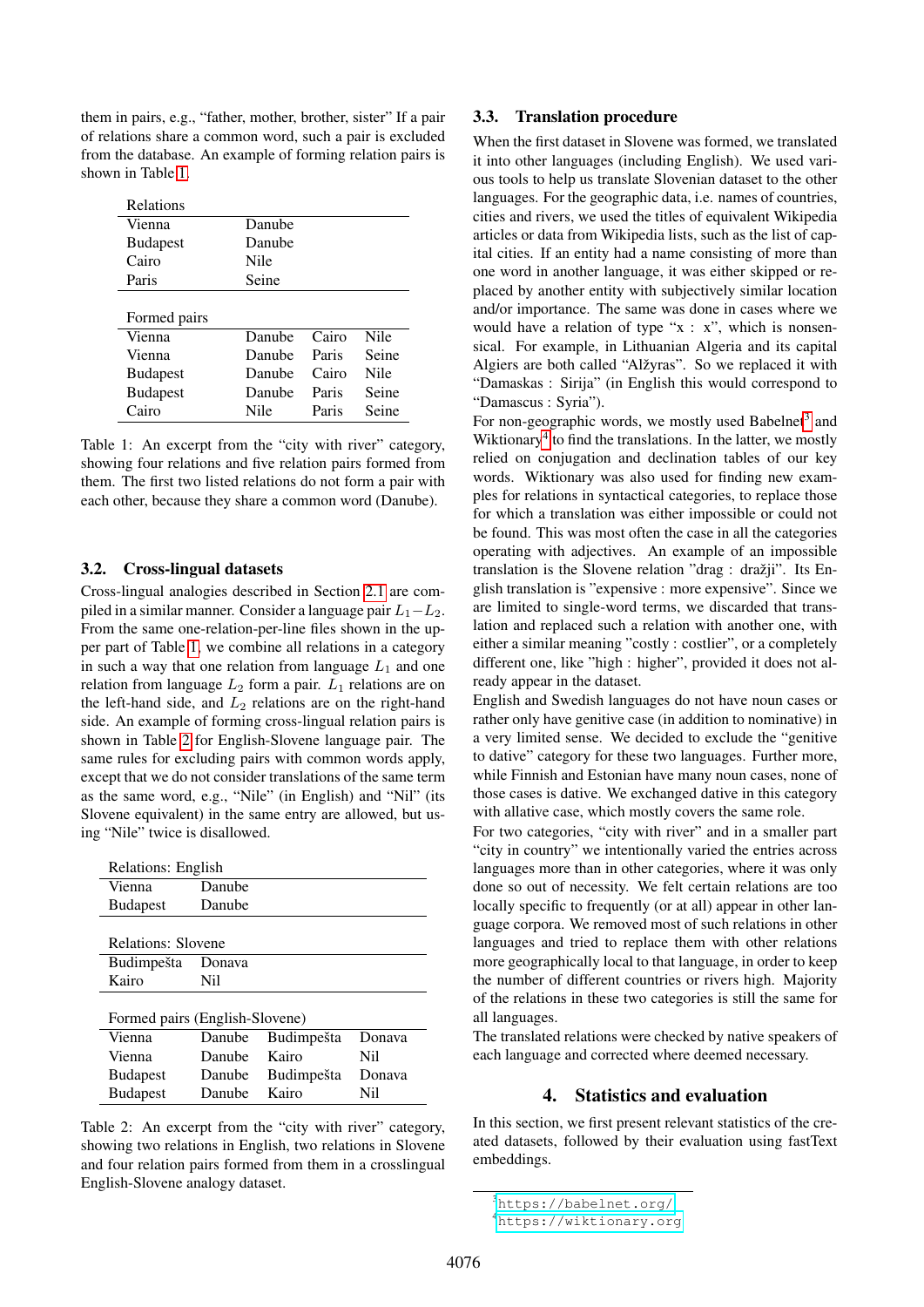### 4.1. Statistics

The original English analogy dataset by [Mikolov et al.](#page-5-4) [\(2013a\)](#page-5-4) contains 19,544 relations, but uses slightly different categories to our datasets. As explained above, we translated the Slovene dataset into all other languages to keep datasets similar across languages, especially for the use in cross-lingual analogy tasks. The number of obtained analogy pairs in monolingual datasets is between 18,000 to 20,000 per language. The exact numbers differ from language to language based on the validity of categories and availability of sensible examples in each category. The exact numbers for all languages are shown in Table [3.](#page-3-0)

| Language   | Size  |
|------------|-------|
| Croatian   | 19416 |
| English    | 18530 |
| Estonian   | 18372 |
| Finnish    | 19462 |
| Latvian    | 20138 |
| Lithuanian | 20022 |
| Russian    | 19976 |
| Slovene    | 19918 |
| Swedish    | 18480 |

<span id="page-3-0"></span>Table 3: The sizes of the constructed monolingual word analogy datasets expressed as numbers of pairs for each language.

The number of pairs in cross-lingual datasets is smaller, because some categories were omitted. We created crosslingual datasets for all 72 language pairs. The exact sizes of datasets for a few selected pairs are shown in Table [4.](#page-3-1)

| Language pair      | Size  |
|--------------------|-------|
| Croatian-English   | 17667 |
| Croatian-Slovene   | 17449 |
| English-Slovene    | 17964 |
| Estonian-Finnish   | 16809 |
| Estonian-Slovene   | 17110 |
| Finnish-Swedish    | 17600 |
| Latvian-Lithuanian | 18056 |
|                    |       |

<span id="page-3-1"></span>Table 4: The sizes of a few constructed cross-lingual word analogy datasets expressed as numbers of pairs for each language.

Not all categories are equally represented, some have much more relation pairs than others. We tried to downplay the importance of the category "capitals and countries", which is very prominent in the dataset by [Mikolov et al. \(2013a\)](#page-5-4), however, it is still by far the largest category in our dataset. Some categories are necessarily small, like "family", since the number of terms for family members is relatively small. That is especially true for languages from northern Europe, so we also included plural terms and some non-family members in that category, like a relation "king : queen". The number of analogy pairs per category (averaged over all languages) is shown in Table [5.](#page-3-2) Due to this difference in sizes, we strongly suggest that results are presented for

each category separately, or when aggregated, to report the macro average score (average of category scores, not average over all).

| Category               | Average size |
|------------------------|--------------|
| Capitals and countries | 5701         |
| Family                 | 482          |
| City in country        | 2880         |
| Animals                | 1440         |
| City with river        | 701          |
| Adjective to adverb    | 873          |
| Opposite adjective     | 498          |
| Comparative adjective  | 866          |
| Superlative adjective  | 823          |
| Verb to verbal noun    | 415          |
| Country to nationality | 924          |
| Singular to plural     | 1519         |
| Genitive to dative     | 1356         |
| Present to past        | 607          |
| Present to other tense | 601          |

<span id="page-3-2"></span>Table 5: Average size in number of pairs for each category in the monolingual word analogy datasets.

#### 4.2. Evaluation

We evaluated the analogy datasets using the fastText [\(Bo](#page-5-2)[janowski et al., 2017\)](#page-5-2) embeddings<sup>[5](#page-3-3)</sup>. The fastText embeddings use subword inputs which are suitable also for morphologically rich languages, we processed. We limited the evaluation to the word vectors of the 200,000 most frequent tokens from the embeddings of each language. Not all analogy pairs can be evaluated in that way, since some words do not appear among the first 200,000 words. The amount of pairs that are covered (i.e. all four words from the analogy are among the most frequent 200,000 words) for each language is shown in the Table [6.](#page-3-4)

| Language   | Coverage $(\%)$ |
|------------|-----------------|
| Croatian   | 81.67           |
| English    | 97.05           |
| Estonian   | 82.56           |
| Finnish    | 63.97           |
| Latvian    | 73.60           |
| Lithuanian | 77.66           |
| Russian    | 62.53           |
| Slovene    | 86.70           |
| Swedish    | 82.44           |

<span id="page-3-4"></span>Table 6: Percentage of constructed analogy pairs covered by the first 200,000 word vectors from common crawl fast-Text embeddings.

We evaluated the relations that are completely contained in the first 200,000 fastText vectors. Given a pair of relations "a :  $b \approx c : d$ ", we searched for the closest word vector to the vector  $b - a + c$ , using cosine distance metric. In our search, we excluded the vectors  $a, b$  and  $c$ . We report

<span id="page-3-3"></span><sup>5</sup><https://fasttext.cc/>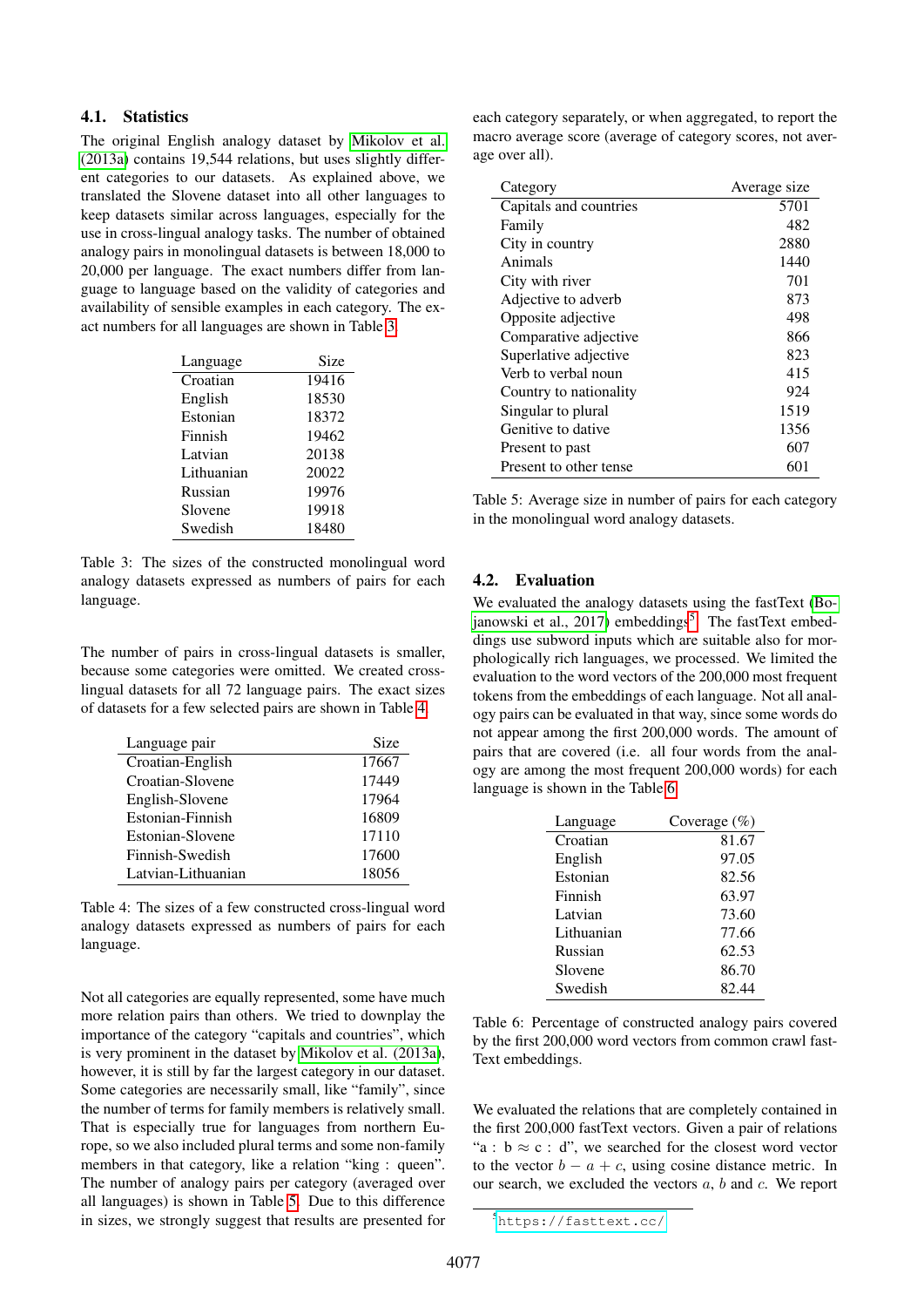| Category               | sl    | en    | hr    | et    | fi    | 1v    | <sup>1</sup> t | SV    | ru    |
|------------------------|-------|-------|-------|-------|-------|-------|----------------|-------|-------|
| Capitals and countries | 28.13 | 95.23 | 37.11 | 43.33 | 79.09 | 45.90 | 53.75          | 88.38 | 81.26 |
| Family                 | 38.77 | 92.03 | 44.58 | 48.79 | 62.67 | 44.50 | 54.78          | 68.10 | 58.64 |
| City in country        | 45.44 | 89.92 | 47.21 | 46.34 | 85.31 | 56.66 | 63.25          | 88.38 | 95.26 |
| Animals                | 1.13  | 11.72 | 0.85  | 0.52  | 18.24 | 1.93  | 1.26           | 10.88 | 14.90 |
| City with river        | 5.92  | 44.81 | 3.21  | 8.45  | 9.46  | 2.33  | 6.30           | 28.5  | 11.34 |
| Adjective to adverb    | 36.62 | 27.32 | 34.76 | 48.40 | 53.66 | 53.22 | 60.58          | 84.33 | 29.31 |
| Opposite adjective     | 30.42 | 50.00 | 33.01 | 38.60 | 24.74 | 36.36 | 55.00          | 16.14 | 0.00  |
| Comparative adjective  | 31.38 | 96.88 | 36.40 | 72.36 | 75.69 | 68.65 | 55.03          | 78.82 | 37.55 |
| Superlative adjective  | 19.28 | 97.31 | 18.03 | 28.07 | 59.47 | 10.04 | 52.84          | 38.31 | 23.08 |
| Verb to verbal noun    | 65.33 | 82.37 | 59.76 | 93.27 | 86.25 | 65.68 | 58.82          | 31.85 | 19.05 |
| Country to nationality | 31.43 | 56.56 | 48.69 | 43.60 | 53.45 | 35.06 | 46.67          | 70.86 | 67.71 |
| Singular to plural     | 32.68 | 91.78 | 34.89 | 72.16 | 87.16 | 42.38 | 51.13          | 41.23 | 57.35 |
| Genitive to dative     | 26.68 | N/A   | 31.76 | 61.29 | 46.48 | 39.91 | 22.44          | N/A   | 33.19 |
| Present to past        | 51.63 | 76.50 | 63.02 | 90.50 | 86.36 | 79.17 | 68.58          | 89.13 | 77.00 |
| Present to other tense | 54.17 | 32.55 | 54.07 | 69.83 | 82.64 | 62.94 | 61.90          | 87.15 | 78.50 |

<span id="page-4-1"></span>Table 7: FastText evaluation scores in % of correctly predicted relation pairs, i.e. how often was the vector d the closest to the vector  $b - a + c$ , given a relation pair  $a : b \approx c : d$ .

the number of times the closest word vector was vector of the word d. The results for all languages per category are shown in Table [7.](#page-4-1)

The results show that not all relations are recognized with the same accuracy across languages, the differences being large and surprising in some cases. This hints that there is a considerable space for improvement in construction of word embeddings.

#### 4.2.1. Error analysis

We took a closer look at some of the categories with the largest differences in evaluation scores between Slovenian and English. The differences are on average the largest between these two languages.

The category "Capitals and countries" has an excellent score in English, but in Slovenian, the predictions face three issues: country names endings, morphological richness of the language and generally weak word embeddings, possibly due to low frequency of certain words considered in the analogy dataset. As the top part of Table [8](#page-4-2) demonstrates. some country names in Slovenian are homonymous to that country's adjectival form ("-ska" and "-ška" endings"). When we search for the word vector, closest to  $d$ , we often get the adjectival form of country  $d$  instead of the country's name.

Another frequent error is that we get the same word as c, just in a different case (bottom part of Table [8\)](#page-4-2). Finnish, also a morphologically rich language, scores much better in this category. Although, it does not seem to suffer from the first identified issue in Slovenian, it does suffer from the second issue, just much less frequently. This leads us to believe, that the problems identified are avoidable with even larger datasets and better quality of embeddings.

Several examples of identified issues in Slovenian in the category "Superlative adjective" are shown in Table [9.](#page-5-6) Common issues are the adjectives with the opposite meaning, synonyms, and other forms of adjective comparison. An example of the latter is, given the base adjective "velik" (big), the superlative form is "največji" (the biggest), but Issue: adjectival form

| Oslo Norveška Canberra Avstralija | Avstralska |
|-----------------------------------|------------|
| Oslo Norveška Havana Kuba         | Kubanska   |
| Varšava Poljska Manila Filipini   | filipinska |
| Stockholm Svedska Tirana Albanija | albanska   |
|                                   |            |
| Issue: cases                      |            |
| Stockholm Švedska Reirut Libanon  | Reimtu     |

| Stockholm Švedska Bejrut Libanon    | Bejrutu    |
|-------------------------------------|------------|
| Harare Zimbabve Tirana Albanija     | Tirani     |
| Harare Zimbabve Canberra Avstralija | Canberri   |
| Nikozija Ciper Stockholm Švedska    | Stockholma |

<span id="page-4-2"></span>Table 8: Examples of two frequent errors in Slovenian in the "Capitals and countries" category. The four words one the left represent words a, b, c and d, respectively, from a dataset entry. In the fifth column is the best prediction of the word from the third column, as described in Section [4.](#page-2-0)

#### the predicted word is "prevelik" (too big).

If we choose the correct prediction not only from the nearest word, but from  $n$  nearest words, the evaluation scores increase in all languages in all categories. The differences between different languages then also significantly decrease. We report the scores for values of  $n$  equal to 3, 5, and 10 in Tables [10,](#page-6-0) [11,](#page-6-1) and [12,](#page-6-2) respectively.

# 5. Conclusion

<span id="page-4-0"></span>We prepared word analogy datasets for nine languages. The datasets are suitable for evaluation of monolingual embeddings as well as cross-lingual mappings. We describe the choice of 15 categories, 5 semantic and 10 syntactic, and an effort to make them language and culture neutral. While the resulting datasets in nine languages are not aligned, they are nevertheless compatible enough to allow creation of cross-lingual analogy tasks for all 72 language pairs. We present basic statistics of the created datasets and their initial evaluation using fastText embeddings. The results indi-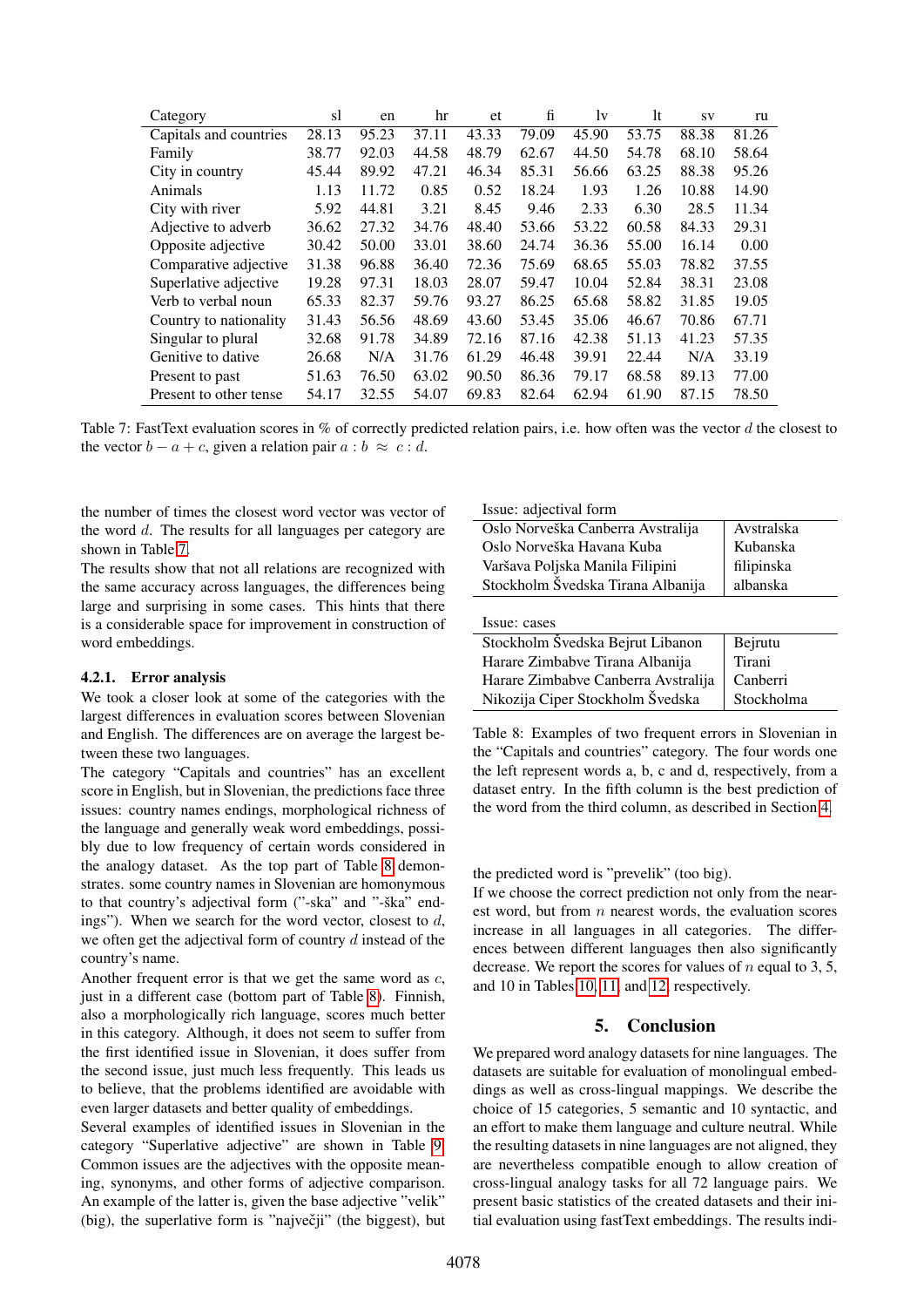| $\overline{c}$ | d              | prediction    |
|----------------|----------------|---------------|
| trda           | najtrša        | mehka         |
| hard           | hardest        | soft          |
| zahtevno       | najzahtevnejše | nezahtevno    |
| difficult      | most difficult | non-difficult |
| temno          | najtemnejše    | svetlo        |
| dark           | darkest        | bright        |
| slab           | najslabši      | dober         |
| bad            | worst          | good          |
| mlada          | najmlajša      | premlada      |
| young          | youngest       | too young     |
| draga          | najdražja      | predraga      |
| expensive      | most expensive | too expensive |
| nizek          | najnižji       | prenizek      |
| low            | lowest         | too low       |
| počasen        | najpočasnejši  | prepočasen    |
| slow           | slowest        | too slow      |
| lep            | najlepši       | čudovit       |
| beautiful      | most beautiful | wonderful     |
| dober          | najboljši      | odličen       |
| good           | best           | excellent     |
|                |                |               |

<span id="page-5-6"></span>Table 9: Examples of frequent errors in Slovenian in the "Superlative adjective" category. The first two columns represent words  $c$  and  $d$ , respectively, from the analogy dataset. In the third column is the best prediction of the word from the second column, as described in Section [4.](#page-2-0) Each example has an English translation in the line below the example.

cate large differences across languages and categories, and show that there is a substantial room for improvement in creation of word embeddings that would better capture relations present in the language as distances in vector spaces. [Gladkova et al. \(2016\)](#page-5-7) criticised that many analogy datasets are unbalanced. We have tried to improve on this issue, but further work is needed to completely mitigate it. Additionally, the dataset can be improved by adding more categories. Bigger Analogy Test Set (BATS) for English features 40 categories [\(Gladkova et al., 2016\)](#page-5-7), though many of its categories are English language specific.

As a further challenge we see creation of similar intrinsic evaluation tasks for the assessment of contextual embeddings. Such tasks would require that the existing analogies are used in sentences or other broader contexts.

The datasets of word analogy tasks for all nine languages and all language combinations are publicly available on the Clarin repository<sup>[6](#page-5-8)</sup>.

# 6. Acknowledgements

We thank to native speakers that checked the respective monolingual analogies: Dace Linde (Latvian) and Andrei Šumakov (Russian).

The work was partially supported by the Slovenian Research Agency (ARRS) core research programme P6-0411. This paper is supported by European Union's Horizon 2020 research and innovation programme under grant agreement No 825153, project EMBEDDIA (Cross-Lingual Embeddings for Less-Represented Languages in European News Media). The results of this publication reflects only the authors' view and the EU Commission is not responsible for any use that may be made of the information it contains.

# 7. Bibliographical References

- <span id="page-5-2"></span>Bojanowski, P., Grave, E., Joulin, A., and Mikolov, T. (2017). Enriching word vectors with subword information. *Transactions of the Association for Computational Linguistics*, 5:135–146.
- <span id="page-5-5"></span>Brychcín, T., Taylor, S., and Svoboda, L. (2019). Crosslingual word analogies using linear transformations between semantic spaces. *Expert Systems with Applications*.
- <span id="page-5-7"></span>Gladkova, A., Drozd, A., and Matsuoka, S. (2016). Analogy-based detection of morphological and semantic relations with word embeddings: what works and what doesn't. In *Proceedings of the NAACL Student Research Workshop*, pages 8–15, San Diego, California, June. Association for Computational Linguistics.
- <span id="page-5-4"></span>Mikolov, T., Chen, K., Corrado, G., and Dean, J. (2013a). Efficient estimation of word representations in vector space. *arXiv preprint 1301.3781*.
- <span id="page-5-0"></span>Mikolov, T., Le, Q. V., and Sutskever, I. (2013b). Exploiting similarities among languages for machine translation. *arXiv preprint 1309.4168*.
- <span id="page-5-3"></span>Mikolov, T., Sutskever, I., Chen, K., Corrado, G. S., and Dean, J. (2013c). Distributed representations of words and phrases and their compositionality. In *Advances in neural information processing systems*, pages 3111– 3119.
- <span id="page-5-1"></span>Pennington, J., Socher, R., and Manning, C. (2014). GloVe: Global vectors for word representation. In *Proceedings of the 2014 conference on empirical methods in natural language processing (EMNLP)*, pages 1532– 1543.

<span id="page-5-8"></span><sup>6</sup><http://hdl.handle.net/11356/1261>